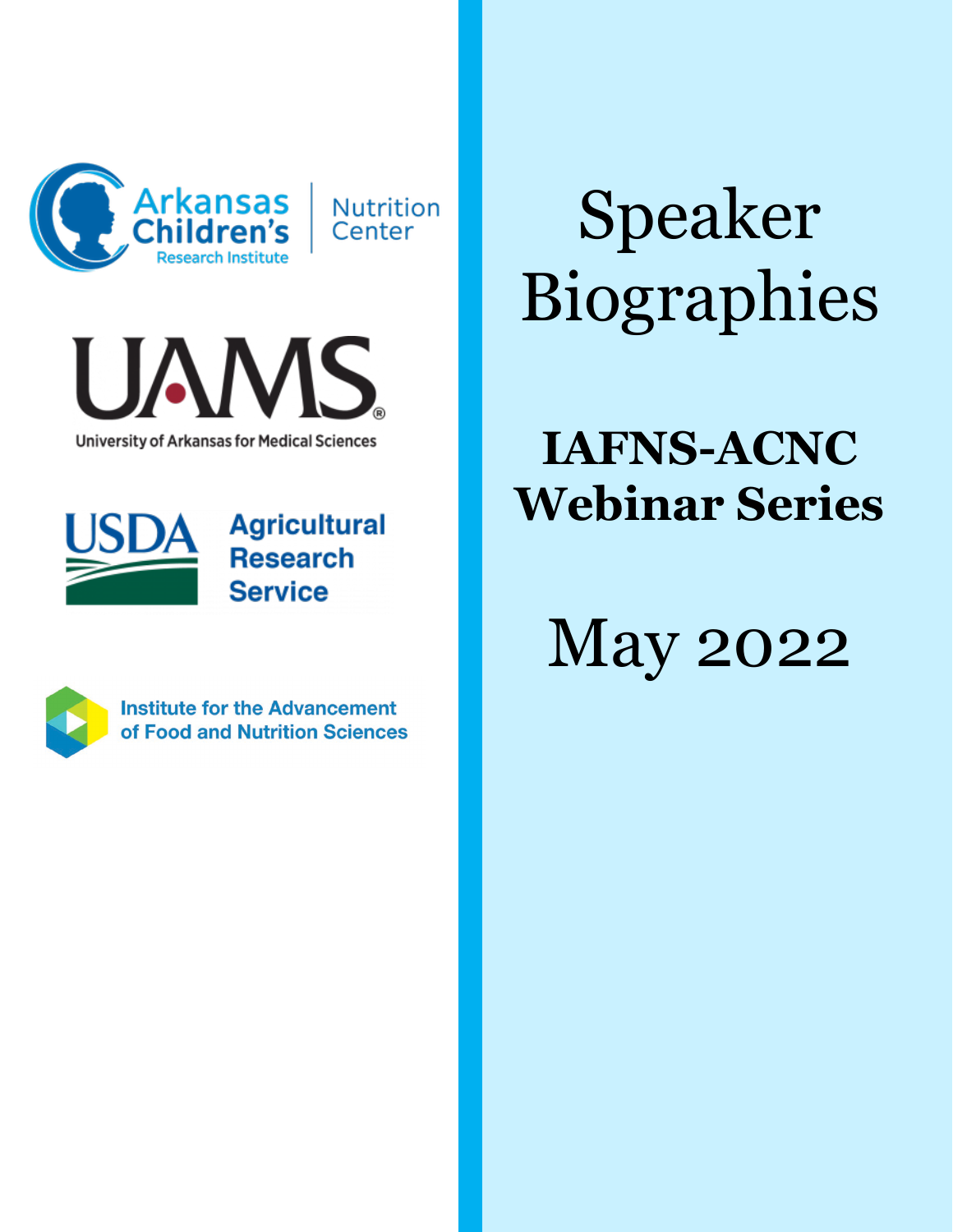#### **IAFNS ACNC Webinar Series May 17, 23, and 26 10:00 – 11:30 am ET**

#### **May 17**

Dr. Mario Ferruzzi *Introduction to and overview of the Arkansas Children's Nutrition Center*

Dr. Elisabet Børsheim *Obesity, fitness and cardiometabolic health in children*

Dr. Craig Porter *Development and optimization of rodent models to study metabolic health across the lifespan* 

### **May 23**

Dr. Linda Larson-Prior *The impact of feeding behaviors on cognitive development in children* 

Dr. Xawei Ou *Diet, activity, and body weight status: Impacts on the developing brain*

Dr. Laxmi Yeruva *Milk, microbes, and metabolism: Lessons learned from animal model*

### **May 26**

Dr. Aline Andres *Prenatal and postnatal programming of health*

Dr. Taren Swindle *Implementation science to improve diet and physical activity in early life*



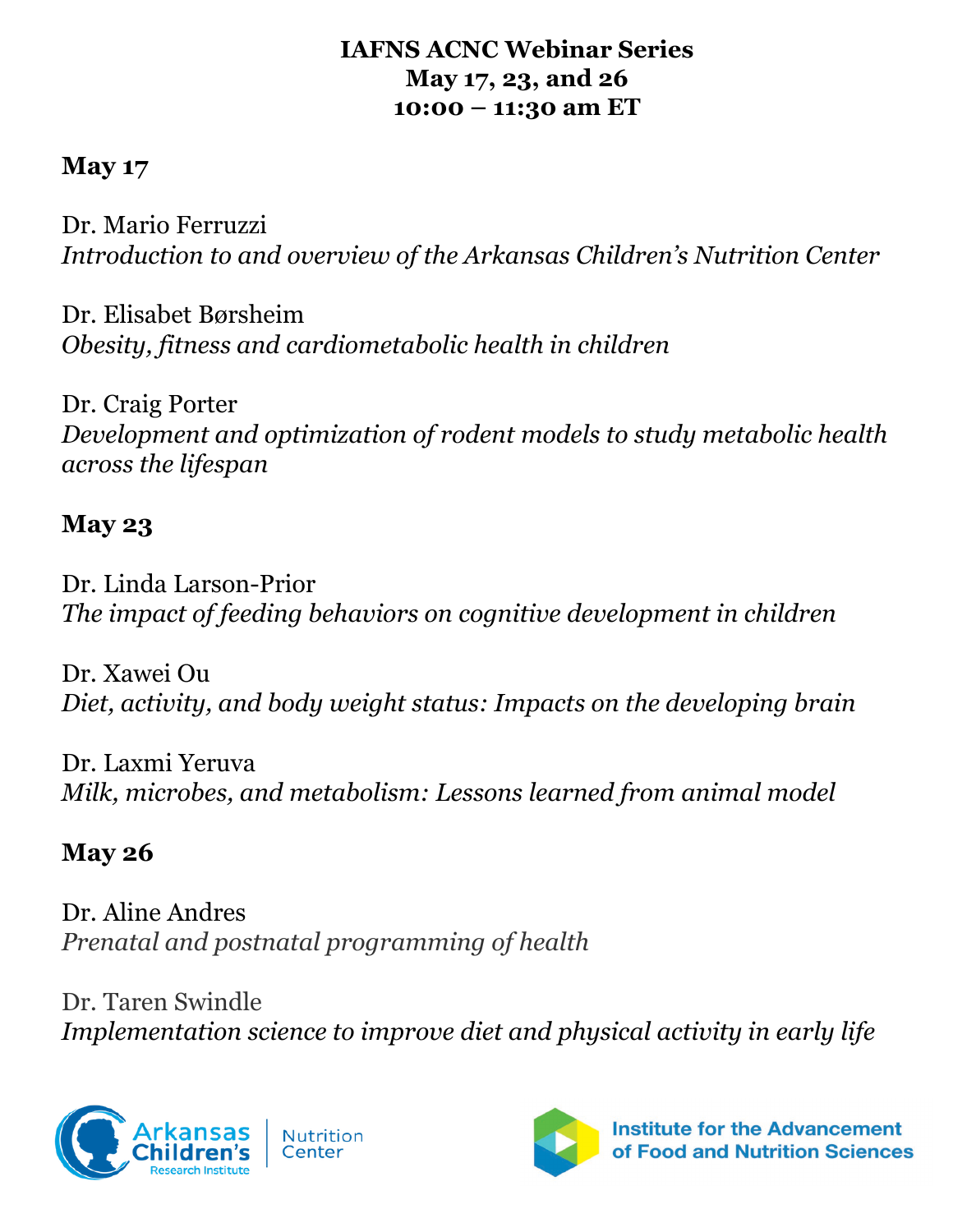## **Mario Ferruzzi**





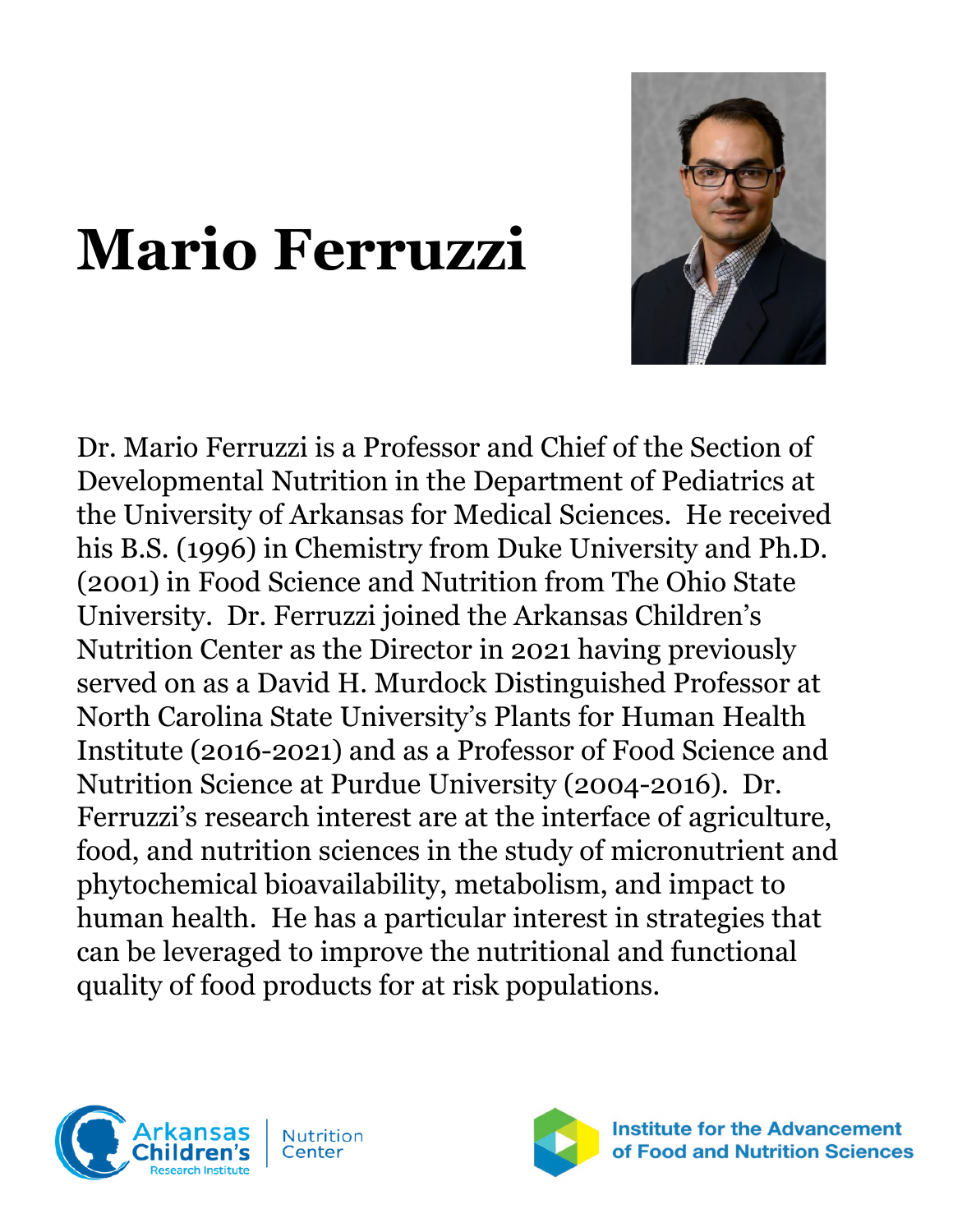# **Elisabet Børsheim**



Dr. Elisabet Børsheim is a Professor in both the Department of Pediatrics and Department of Geriatrics at UAMS, serves as the Director of the ACNC Physical Activity Core Laboratory and leads the Physical Activity, Energetics and Metabolism Research Lab. She has a B.Sc. in Sports Sciences and a Ph.D. in Exercise Physiology from the Norwegian School of Sports Sciences, and also a B.Sc. in Natural Sciences and a M.Sc. in Physiology from the University of Oslo, Norway. Before coming to Little Rock in 2013, she was the Metabolism Unit Director at Shriners Hospitals for Children – Galveston, and Associate Professor at the University of Texas Medical Branch. Her research interests are in the regulation of metabolic processes, specifically related to muscle protein, regional fat, and energy metabolism, and how physical activity affects health and development throughout the lifespan.



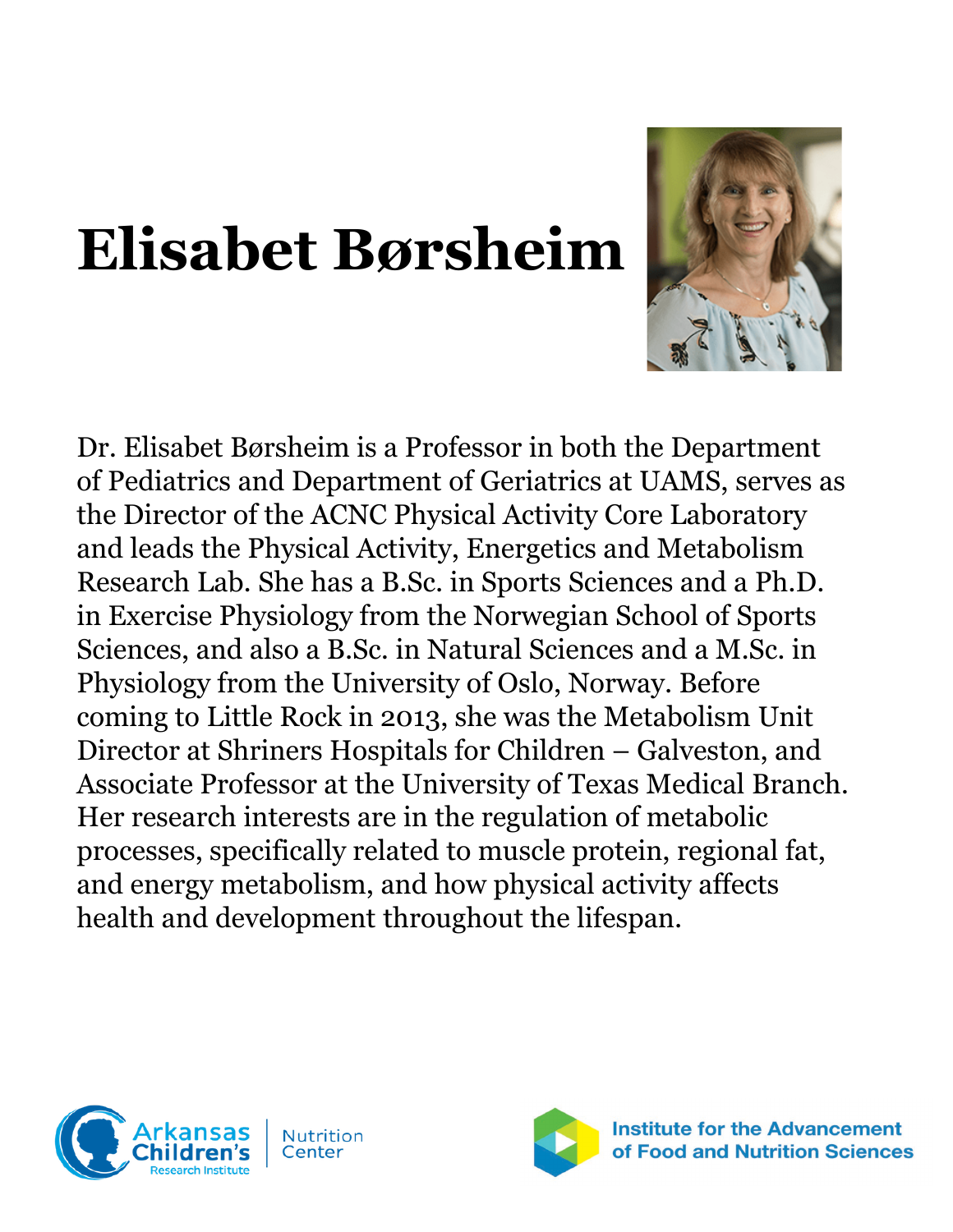# **Craig Porter**



Dr. Craig Porter is an Associate Professor within the Department of Pediatrics at UAMS, and serves as the Associate Director of the Physical Activity Core Laboratory and leads the Physical Activity, Energetics and Metabolism Research Laboratory at Arkansas Children's Nutrition Center. He is also a researcher within the NIH-funded Center for Childhood Obesity Prevention at Arkansas Children's Research Institute. He received an undergraduate degree in Physiology, Sports Science and Nutrition from the University of Glasgow – Scotland, followed by a PhD in skeletal muscle physiology from the University of Nottingham, England. Prior to coming to ACRI, Dr. Porter was an Associate Professor within the Department of Surgery at the University of Texas Medical Branch – Galveston and directed the Metabolism Unit at Shriners Hospitals for Children – Galveston.



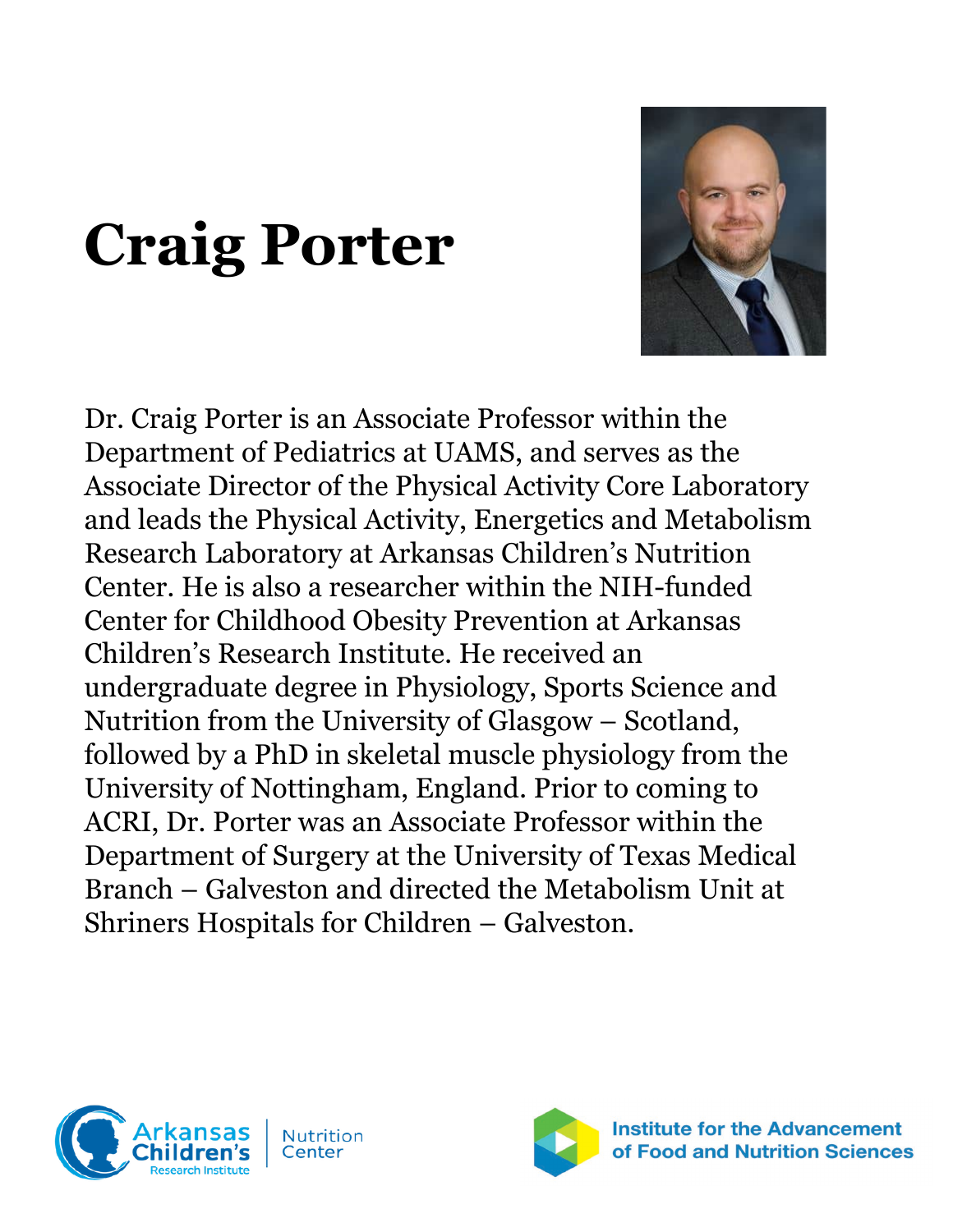# **Linda Larson-Prior**



Dr. Linda Larson-Prior is the Director of the Neurocognitive Dynamics Laboratory at University of Arkansas for Medical Sciences and the ACNC Director of the Brain Function Laboratory. The research focus of the Brain Function Laboratory is on cognitive development and function in children. This focus is expanded in the Neurocognitive Development Laboratory to included adults. Our research projects address the impact of environmental conditions; specifically, nutritional status, weight status and sleep, on cognitive function across the lifespan. Each of these environmental factors has an effect on cognitive function that may adversely impact school and work performance if disregulated in childhood. To better understand the impact of these environmental factors on brain function, we employ neuroimaging, behavioral and neuropsychological methods and a multi-disciplinary researcher team.



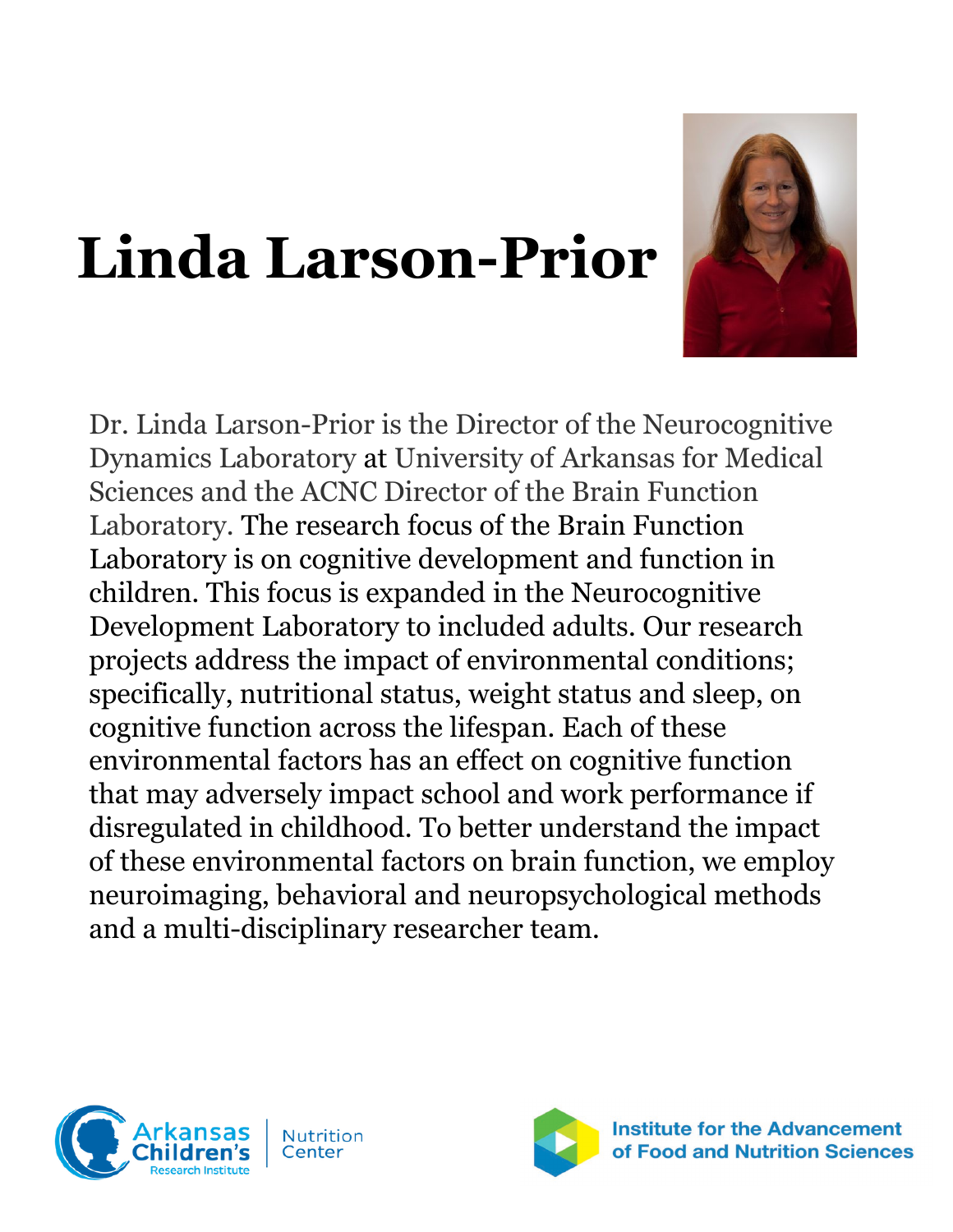

# **Xiawei Ou**

Dr. Xiawei Ou received his doctoral degree from Vanderbilt University in 2007 with a concentration in magnetic resonance imaging (MRI). He continued his research at Vanderbilt University Institute of Imaging Science as a research fellow before he joined Arkansas Children's Hospital and became a faculty member of the University of Arkansas for Medical Sciences. Dr. Ou's past research includes the development of new quantitative MRI methods and their application on small animal imaging. His current research focuses on developing and using advanced pediatric neuroimaging methods to evaluate the effects of nutrition/obesity/environmental factors on early brain development in infants and young children.



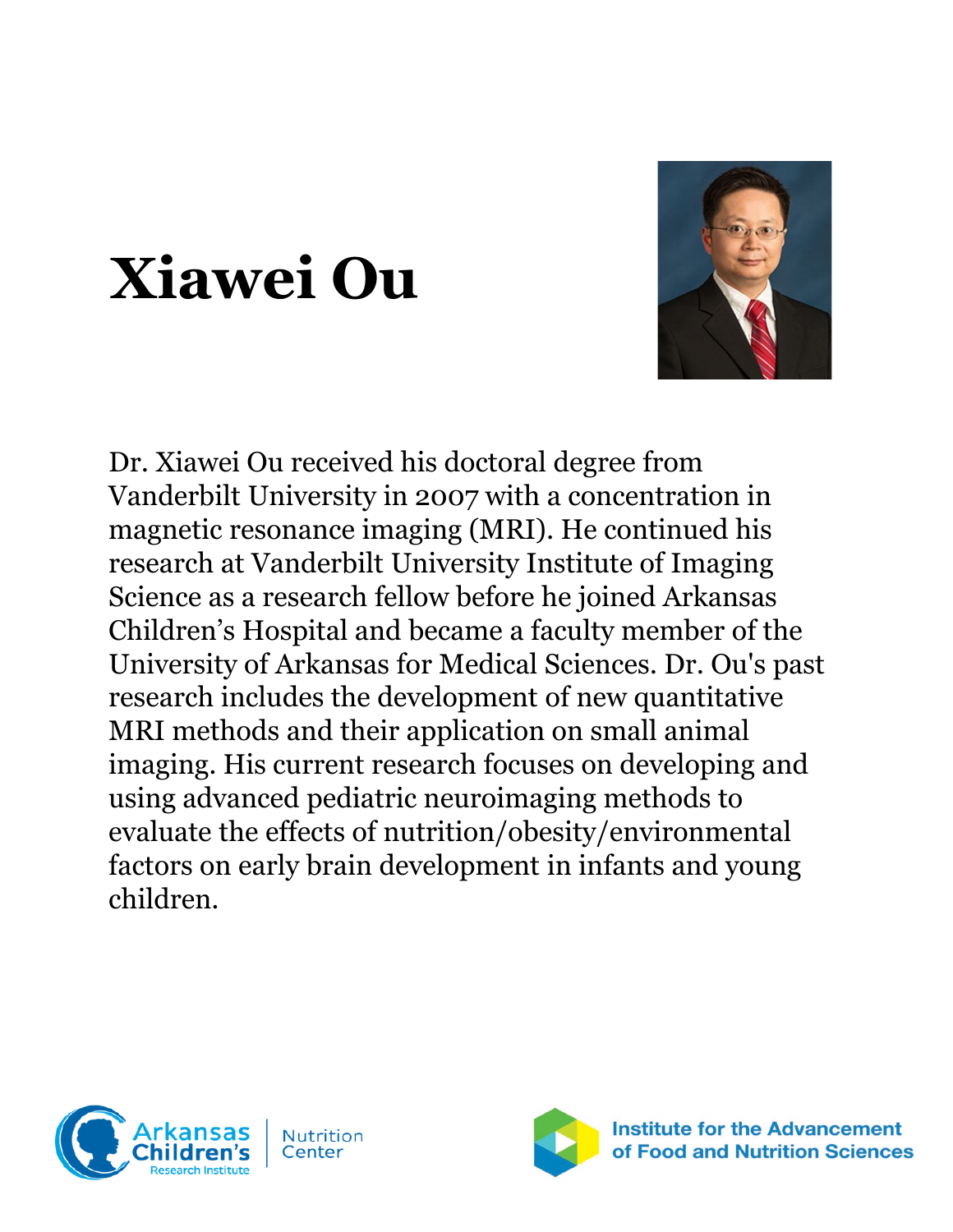## **Laxmi Yeruva**



Dr. Laxmi Yeruva is a Research Leader-USDA-ARS at the Arkansas Childrens Nutrition Center and Adjunct Associate Professor, UAMS. She is an experienced Associate Professor with a demonstrated history of working in the hospital and health care industry. She studies the role of small RNAs and extracellular vesicles in inflammation and immune response using chlamydia infection models and clinical studies. Also, the role of neonatal diet and mechanisms behind positive health outcomes of breastfeeding are being studied. The goal is to determine the role of human milk components and microbiota on children health and immune function.



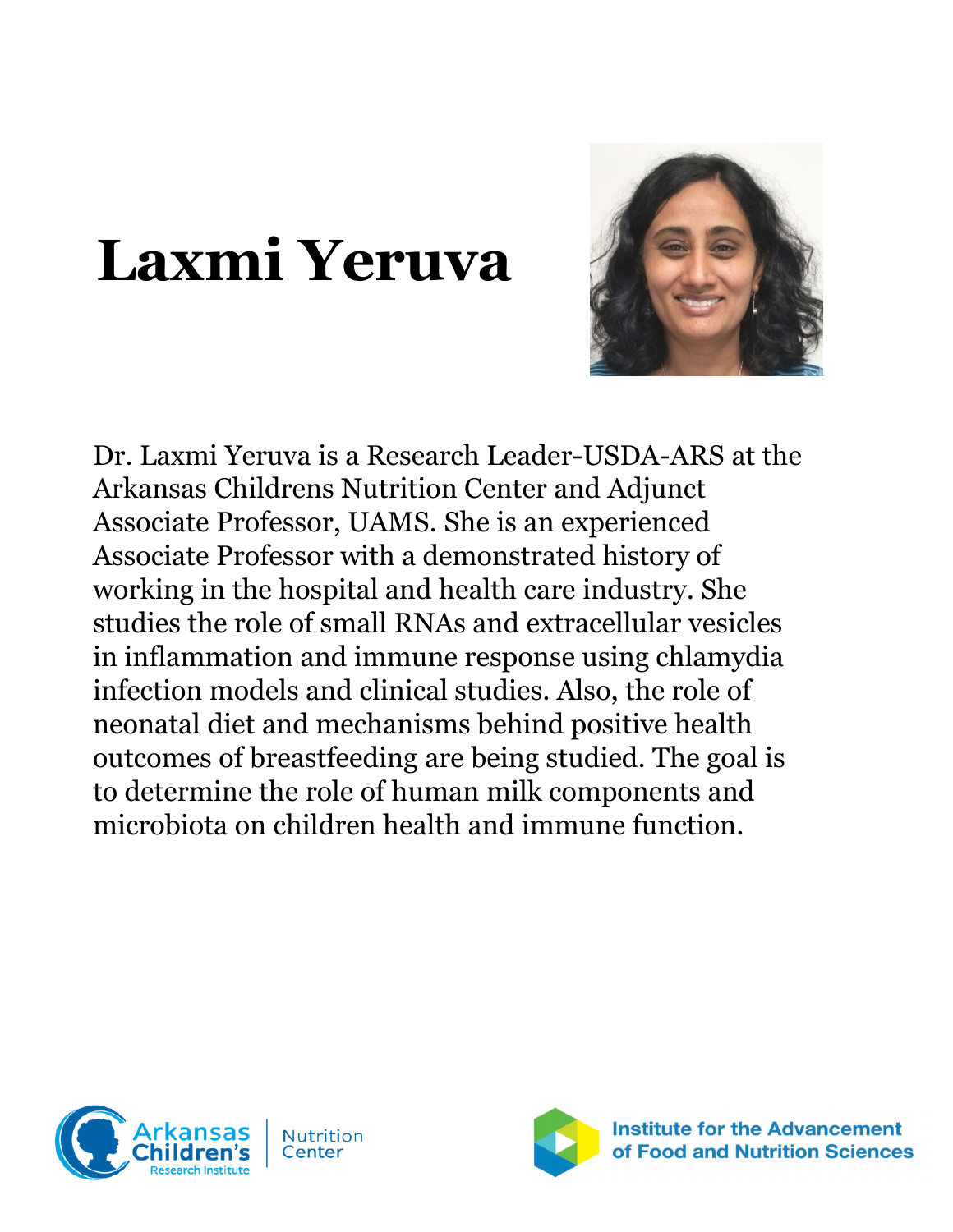

# **Aline Andres**

Dr. Aline Andres is a Registered Dietitian and Professor in the Department of Pediatrics at the University of Arkansas for Medical Sciences and at Arkansas Children's Nutrition Center. Dr. Andres has a Bachelor of Sciences in Agriculture; a Master of Sciences in Nutrition; and a PhD in Nutritional Sciences from the University of Illinois at Urbana-Champaign. Her research focuses on examining the effects of prenatal and postnatal nutrition on anthropometrics, body composition, metabolism and physical activity of infants and children.